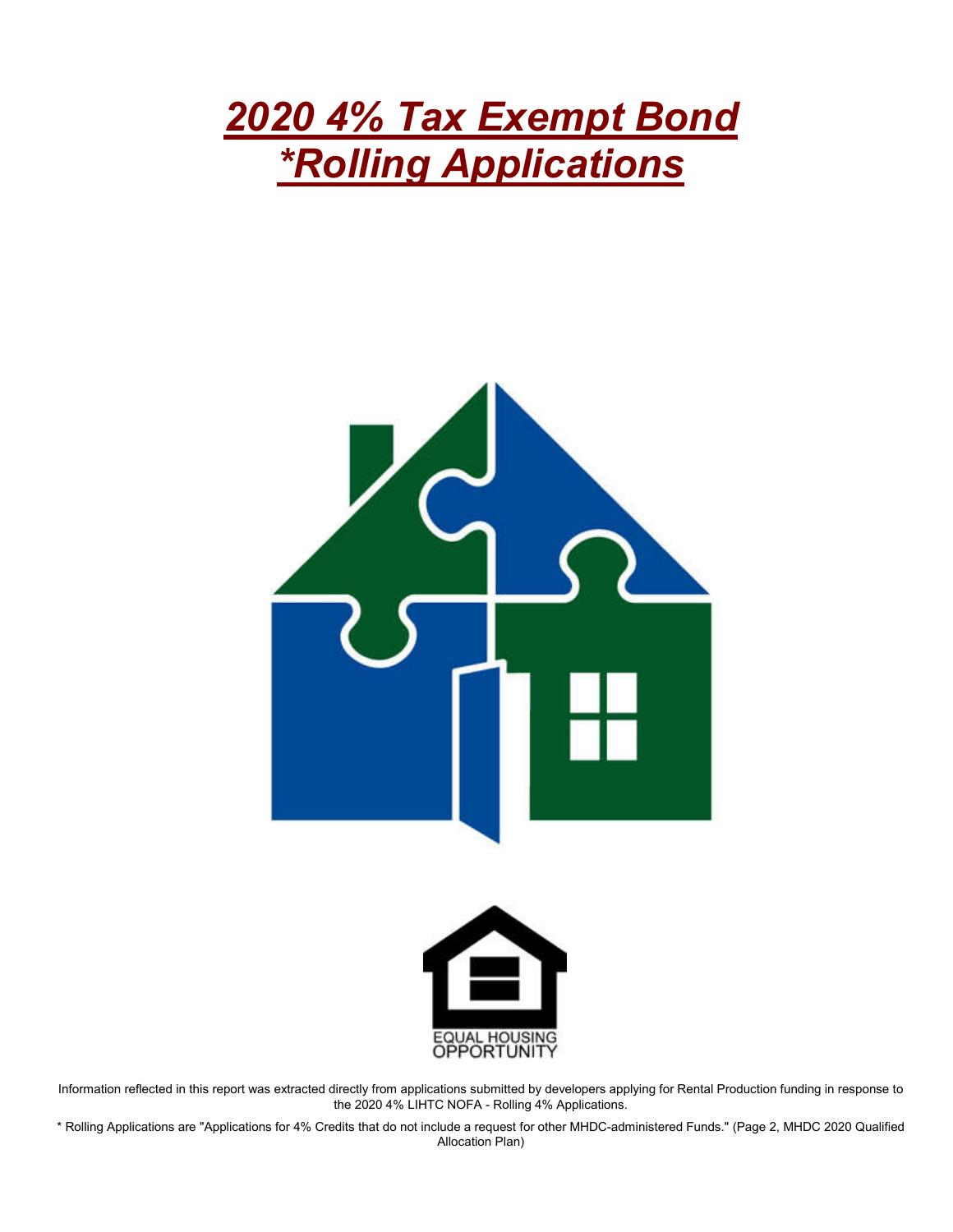# **Kansas City Region**

# **Development Information Developer Information**

20-423 Historic Northeast Lofts LLC 5401 Independence Avenue Kansas City, MO 64124

# **Unit/Rent Info**

77 - Studio: \$534 - \$814 133 - 1 Bedroom: \$704 - \$911 108 - 2 Bedrooms: \$885 - \$1,242 18 - 3 Bedrooms: \$1,050 - \$1,300 16 - 4+ Bedrooms: \$1,200 - \$1,500

Total Units: 352 Total Affordable Units: 213 Total Market Units: 139

Ridgeview Heights Apartments

**Unit/Rent Info** 20 - 1 Bedroom: \$635 - \$665 152 - 2 Bedrooms: \$735 - \$765 20 - 3 Bedrooms: \$910 - \$930

3223 Hardesty Drive Kansas City, MO 64128-2209

Total Units: 192

Total Affordable Units: 192

20-425

# Acquisition/Rehab

Family

Arnold Development Group LLC 210 W 5th Street Kansas City, MO 64105 Jonathan Arnold (816) 595-5001

Federal LIHTC Requested: \$3,095,708

## **Development Information Developer Information**

Family

EPD Series 3, LLC 125 John Roberts Road, Suite 12 South Portland, ME 04106-3295 Richard Nelson, Jr. (207) 780-8050

Federal LIHTC Requested: \$752,581

# **Development Information Developer Information**

20-426 Cloverleaf Apartments 14554 S. Highway 71 Kansas City, MO 64147

# **Unit/Rent Info**

108 - 2 Bedrooms: \$845 - \$985 96 - 3 Bedrooms: \$936 - \$1,070

Total Units: 204 Total Affordable Units: 204 Acquisition/Rehab

Family

EPD Series 3, LLC 125 John Roberts Road, Suite 12 South Portland, ME 04106-3295 Richard Nelson, Jr. (207) 780-8050

Federal LIHTC Requested: \$1,122,308

# Acquisition/Rehab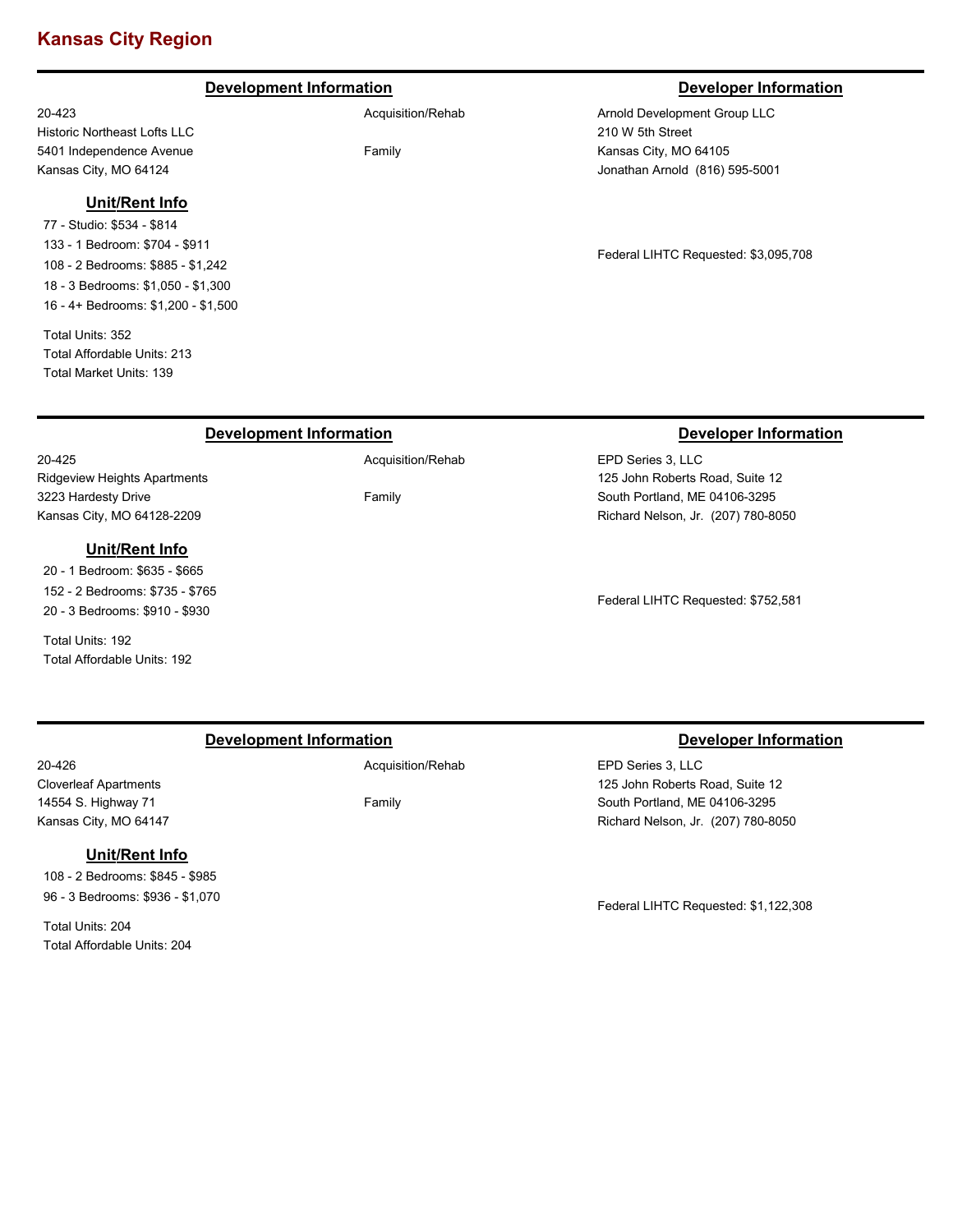# **Kansas City Region**

# **Development Information Developer Information**

20-440 Jazz Hill Homes 924, 928, 930, 1000, 1100, 1106, 1116, 1200, 1300, 13( Family Kansas City, MO 64106 Acquisition/Rehab

# **Unit/Rent Info**

14 - Studio: \$315 - \$600 147 - 1 Bedroom: \$425 - \$725 36 - 2 Bedrooms: \$584 - \$825

Total Units: 197 Total Affordable Units: 197

Flaherty & Collins Development LLC One Indiana Square #3000 Indianapolis, IN 46204 David Flaherty (317) 816-9300

Federal LIHTC Requested: \$1,104,807

# **Development Information Developer Information**

Acquisition/Rehab

# **Unit/Rent Info**

123 - 1 Bedroom: \$915 - \$1,130 3 - 2 Bedrooms: \$1,350

Total Units: 126 Total Affordable Units: 126

# Senior 62+

### Millennia Housing Development, Ltd.

4000 Key Tower, 127 Public Square Cleveland, OH 44114-1309 Frank T. Sinito (216) 520-1250

Federal LIHTC Requested: \$1,025,536

# **Development Information Developer Information**

20-443

20-442 Gabriel Tower 1600 Jackson Avenue Kansas City, MO 64127

Bridgeport Apartments 8426 East 108th Street Kansas City, MO 64134-3053

# **Unit/Rent Info**

96 - 1 Bedroom: \$705 136 - 2 Bedrooms: \$828 - \$914

Total Units: 232 Total Affordable Units: 232

### Acquisition/Rehab

Family

Overland Property Group, LLC 5341 W. 151st Terrace Leawood, KS 66224-9711 Matthew Gillam (913) 396-6310

Federal LIHTC Requested: \$1,002,716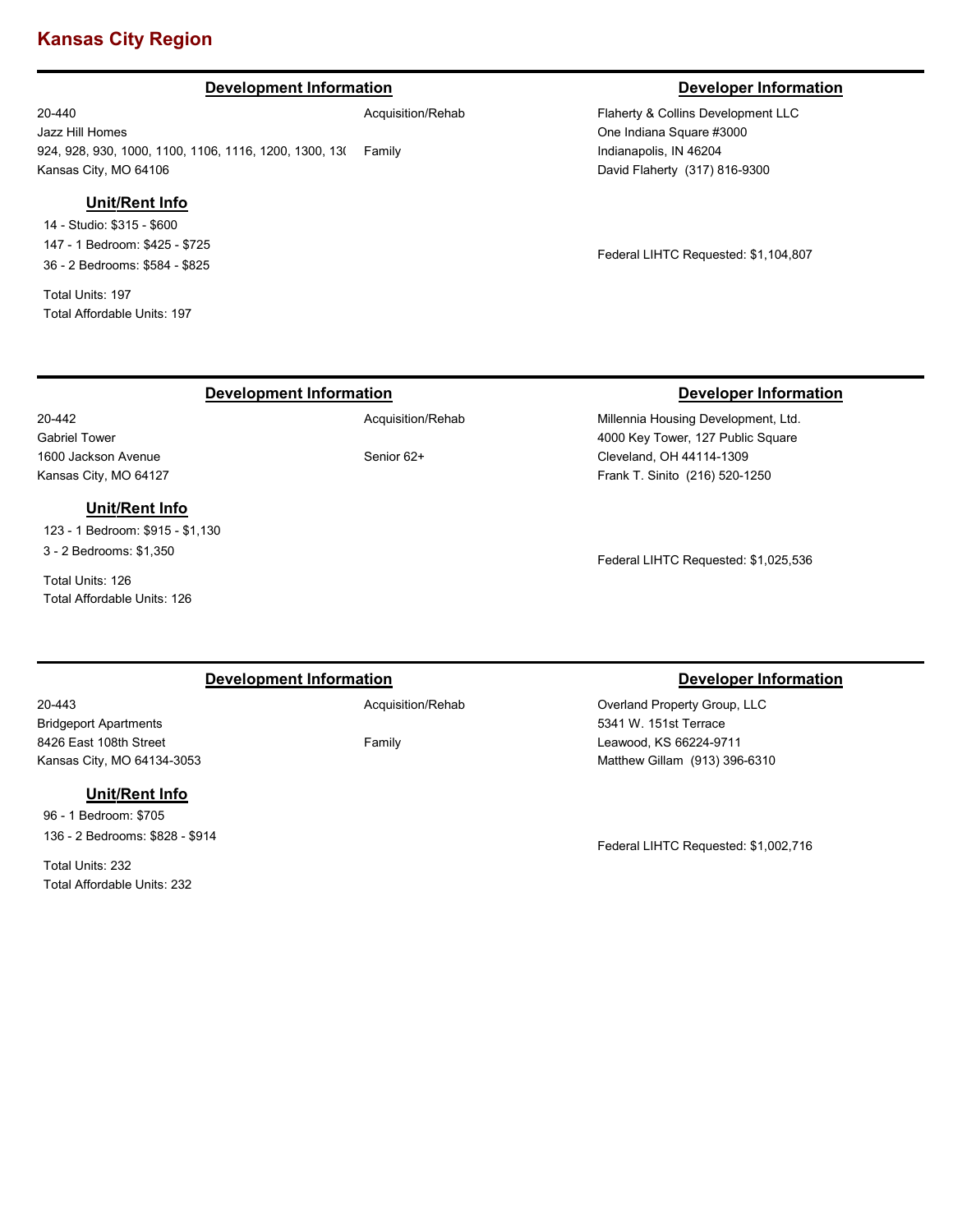# **St. Louis Region**

# **Development Information Developer Information**

20-422 Wellington Family Homes, LP 1527 Wellston Place St. Louis, MO 63133

## **Unit/Rent Info**

20 - Studio: \$671 40 - 1 Bedroom: \$731 26 - 2 Bedrooms: \$938 45 - 3 Bedrooms: \$1,224 27 - 4+ Bedrooms: \$1,440 28 - 4+ Bedrooms: \$1,656

Total Units: 186 Total Affordable Units: 186

Wellston Community Empowerment Corp. w/BGC Advanta 1910 Farmerville Hwy Ruston, LA 71270-7150 Holly Knight (318) 224-2997

Federal LIHTC Requested: \$1,126,000

# **Development Information Developer Information**

20-424 Park Place Apartments 4399 Forest Park Boulevard St. Louis, MO 63108

# **Unit/Rent Info**

242 - 1 Bedroom: \$1,295

Total Units: 242 Total Affordable Units: 242

Acquisition/Rehab

Family

Senior 62+

Park Place Senior Housing Developer, LLC c/o Related Affordable, 30 Hudson Yards, 72nd Floor New York, NY 10001 David Pearson (212) 801-3738

Federal LIHTC Requested: \$2,417,437

# **Development Information Developer Information**

20-427 Standard Stamping Company 2000-2020 N. Broadway Blvd. / 2001 N. 2nd Street Saint Louis, MO 63102

# **Unit/Rent Info**

11 - Studio: \$595 - \$650 129 - 1 Bedroom: \$725 - \$830 6 - 2 Bedrooms: \$995 - \$1,020

Total Units: 146 Total Affordable Units: 146 Acquisition/Rehab

Family

Blackline LLC 2217 Locust St., 1st Floor Saint Louis, MO 63103 Michael Schwartz (314) 391-8900

Federal LIHTC Requested: \$1,654,896

Acquisition/Rehab